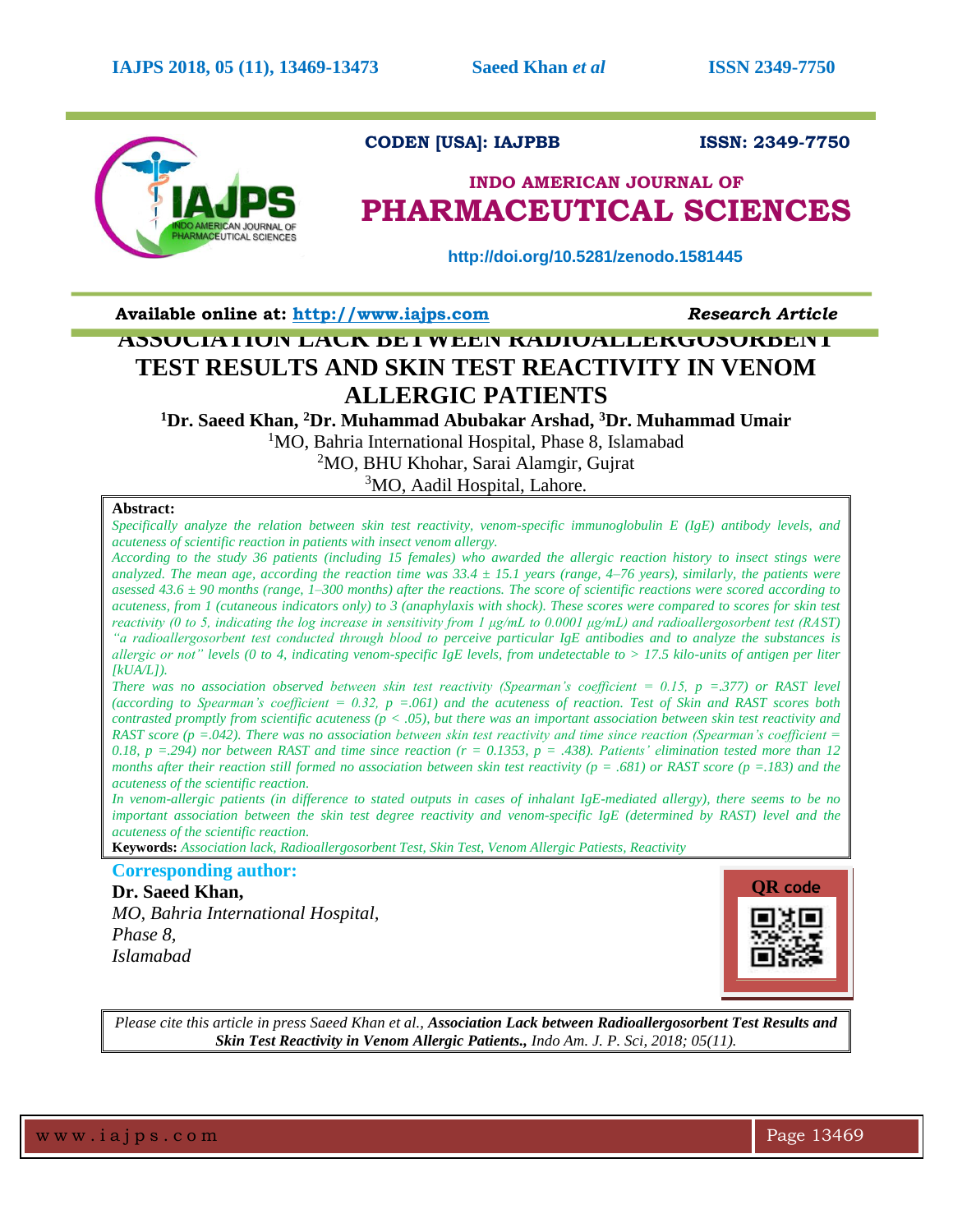## **INTRODUCTION:**

There is a clear propensity on the a part of patients (and in all probability additionally physicians) to assume that there's a scientific association between (1) the degree of diagnostic test reactivity to substance on body covering or epicutaneous prick testing for immediate hyposensitivity and (2) the extent of scientific responsiveness to it substance. A previous study examined this relationship for inhalant allergens and discovered an association between the acuteness of scientific symptoms and also the degree of take a look at diagnostic test diagnostic assay} reactivity (assessed by the dimensions of the response) or the amount of specific immunoglobulin (IgE) protein(measured by radioallergosorbent test [RAST]). Different studies of venom and food allergies haven't shown such an association.

In this analysis, it's determined that the relation between the higher than parameters for patients with a scientific history of immediate hypersensitivity to venoms of stinging insects by categorizing the scientific acuteness of the reaction to a sting, the amount of diagnostic test reactivity to increasing concentrations of venoms, and specific immunoglobulin levels measured by RAST (Antares, Dermawan and Permata, 2017).

# **METHOD:**

In the study 36 patients who were referred to the Allergy and Scientific Immunology Clinics for possible immunotherapy after having a systemic reaction to an insect sting were assessed. The group contained 15 females, and the mean age was  $33.4 \pm$ 15.1 years (4–76 years) (Clark, Levin and Dolen, 2009).

The patients were assessed  $43.6 \pm 90$  months (median, 5.5 months; range, 1–300 months) after the reaction. The patients were assessed in the following parameters:

1. Acuteness and characteristics of the scientific reaction, rated as follows: (a) cutaneous indicators only (hives, pruritus, or peripheral angioedema); (b) upper- or lower-airway obstruction; (c) anaphylaxis with hypotension and shock necessitating resuscitation

2. Time (months) between the scientific reaction and the skin testing and RAST (done at the time of skin testing) (Antares, Dermawan and Permata, 2017);

3. Skin test outputs after intradermal testing with venom in 10-fold dilutions from 1.0 μg/mL (positiverated 1 on the skin testing scale) to  $0.0001 \mu g/mL$ (positive rated on the scale of skin testing) results of skin testing were compared to a positive (histamine 1.0 mg/mL) and negative (saline) control, and a positive response had a wheal  $\geq 5$  mm and flare  $\geq 10$ mm (Clark, Levin and Dolen, 2009).

No attempts were carried out by Pharmacia CAP-System RAST, and no patients' agonized from specific gastrointestinal symptoms or cardiac/ respiratory arrest. According to the results, they were considered such as: Negative: 0 (< 0.35 kilounits of antigen per litre [kUA/L]) Low: 1 (0.35–0.70 kUA/L) Medium: 2 (0.7–3.5 kUA/L) High: 3 (3.5–17.5 kUA/L) Very high:  $4$  ( $> 17.5$  kUA/L) (Dikmen, Bozkuş and Kayım Bilgiç, 2017).

#### **Statistical Analysis**

According to the comparison of the 3 parameters (RAST, skin test and scientific acuteness) was performed by Kruskal-Wallis one-way analysis of variance (ANOVA) on ranks, with SigmaStat 2.0 statistical software (Jandel Scientific). Correlation coefficients were determined by Spearman's rank order association, again with SigmaStat software. Power was assessed by PS power and sample size calculation software (Dupont and Plummer, freeware, 1997).

## **RESULTS:**

According to the assessment of 36 patients, 16 had a reaction with only cutaneous indicators, 13 had higher or lower-airway obstruction, and six had anaphylaxis with collapse of cardiovascular. No patient had a particular gastrointestinal symptom. Out of all 27 patients were evaluated within 12 months of their reaction, and the remaining nine patients were seen 14 to 300 months after the reaction to venom (Table 1).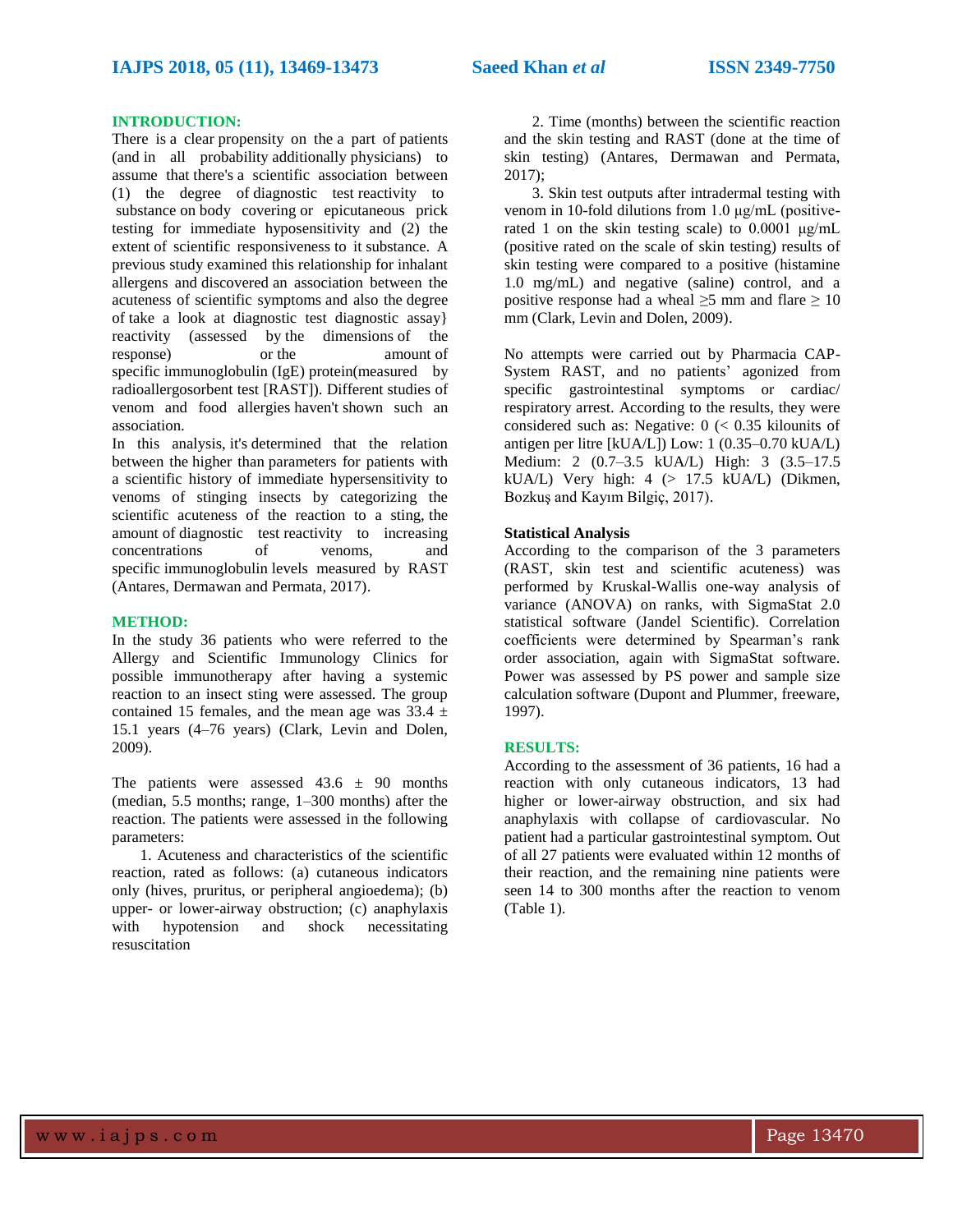| <b>Number</b>  | <b>Sex</b>   | Age (yr) | <b>Skin Test</b> | <b>RAST</b>    | <b>Clinical</b><br><b>Reaction</b> | <b>Months</b> since<br><b>Reaction</b> |
|----------------|--------------|----------|------------------|----------------|------------------------------------|----------------------------------------|
| $\mathbf{1}$   | $\mathbf{F}$ | 47       | 3                | $\overline{4}$ | $\mathbf{1}$                       | $\mathbf{1}$                           |
| $\overline{2}$ | M            | 33       | 3                | 1              | 1                                  | $\overline{2}$                         |
| 3              | F            | 14       | 4                | 3              | $\overline{2}$                     | 204                                    |
| 4              | M            | 21       | 1                | $\overline{2}$ | $\overline{c}$                     | 10                                     |
| 5              | F            | 41       | 0                | 3              | 1                                  | $\overline{2}$                         |
| 6              | F            | 49       | 3                | 2              | 1                                  | 14                                     |
| 7              | M            | 25       | 1                | 3              | 1                                  | 84                                     |
| 8              | M            | 21       | 4                | $\overline{4}$ | 3                                  | 1                                      |
| 9              | M            | 4        | 4                | 4              | 3                                  | 240                                    |
| 10             | F            | 20       | 3                | 3              | 1                                  | 4                                      |
| 11             | M            | 18       | $\overline{2}$   | 3              | 1                                  | 5                                      |
| 12             | F            | 23       | 5                | N/A            | 1                                  | 276                                    |
| 13             | M            | 26       | 3                | 1              | $\overline{c}$                     | $\overline{c}$                         |
| 14             | F            | 33       | 4                | 4              | $\overline{c}$                     | 1                                      |
| 15             | F            | 46       | 2                | $\overline{2}$ | 1                                  | 12                                     |
| 16             | M            | 49       | 4                | 3              | $\overline{c}$                     | 30                                     |
| 17             | M            | 59       | $\overline{2}$   | 3              | $\overline{2}$                     | $\overline{2}$                         |
| 18             | F            | 36       | 2                | 3              | $\overline{2}$                     | 12                                     |
| 19             | M            | 37       | 3                | 3              | $\overline{2}$                     | 18                                     |
| 20             | M            | 28       | 4                | 4              | 1                                  | 300                                    |
| 21             | F            | 40       | 3                | 3              | 1                                  | 3                                      |
| 22             | M            | 6        | 3                | 1              | 1                                  | 3                                      |
| 23             | M            | 33       | $\overline{2}$   | $\overline{c}$ | 1                                  | 276                                    |
| 24             | F            | 46       | 2                | 3              | 1                                  | 3                                      |
| 25             | M            | 35       | $\overline{2}$   | 2              | 3                                  | 6                                      |
| 26             | M            | 41       | 3                | 3              | 3                                  | 6                                      |
| 27             | F            | 76       | 1                | 4              | 3                                  | 1                                      |
| 28             | M            | 24       | 4                | 4              | $\overline{2}$                     | 1                                      |
| 29             | M            | 16       | $\overline{c}$   | $\overline{c}$ | $\overline{2}$                     | 3                                      |
| 30             | F            | 35       | 3                | $\overline{2}$ | $\mathbf{1}$                       | 1                                      |
| 31             | F            | 42       | 3                | 4              | $\overline{2}$                     | $\overline{2}$                         |
| 32             | M            | 29       | 3                | 4              | $\overline{c}$                     | 12                                     |
| 33             | M            | 28       | 3                | 1              | 6                                  | 6                                      |
| 34             | F            | 20       | 3                | 3              | $\overline{c}$                     | $\overline{2}$                         |
| 35             | M            | 46       | 4                | 3              | $\mathbf{1}$                       | 12                                     |
| 36             | М            | 56       | 3                | 4              | 3                                  | 12                                     |

**Table 1 Demographics of Patient Population** 

 $RAST = radioallergosor bent test.$ 

(Source: (Dikmen, Bozkuş and Kayım Bilgiç, 2017)

According to the determination by the system of scoring as mentioned previously, the mean score for skin tests was 2.806  $\pm$  1.064 standard deviation (Standard Deviation); the mean score for RAST was 2.857  $\pm$  0.974, and the mean score for scientific acuteness was  $1.833 \pm 1.028$ . By ANOVA, the skin test score was promptly different from the scientific acuteness score ( $p < .05$ , power = 0.988) (Dikmen, Bozkuş and Kayım Bilgiç, 2017).

The RAST score was also promptly different from the scientific acuteness score ( $p < .05$ , power = 0.996). However, the RAST score did not differ promptly from the skin test score ( $p > .05$ ). As determined by Spearman's rank order association for data not normally distributed, there was a important association between skin test score and RAST score ( $r = 0.346$ ,  $p = 0.042$ , power = 0.626) but no association between scientific acuteness and either skin test score  $(r = 0.0957, p = .576)$  or RAST score  $(r = 0.246, p = .152)$ . There was no association between skin test reactivity and time since reaction (r = 0.18, p = .294) or RAST score and time since reaction (r = 0.183, p = .438). Even if patients who were tested more than 12 months after their reaction were excluded, there was still no association between skin test reactivity ( $p = .681$ ) or RAST score ( $p = .183$ ) and the acuteness of the scientific reaction (Dikmen, Bozkuş and Kayım Bilgiç, 2017).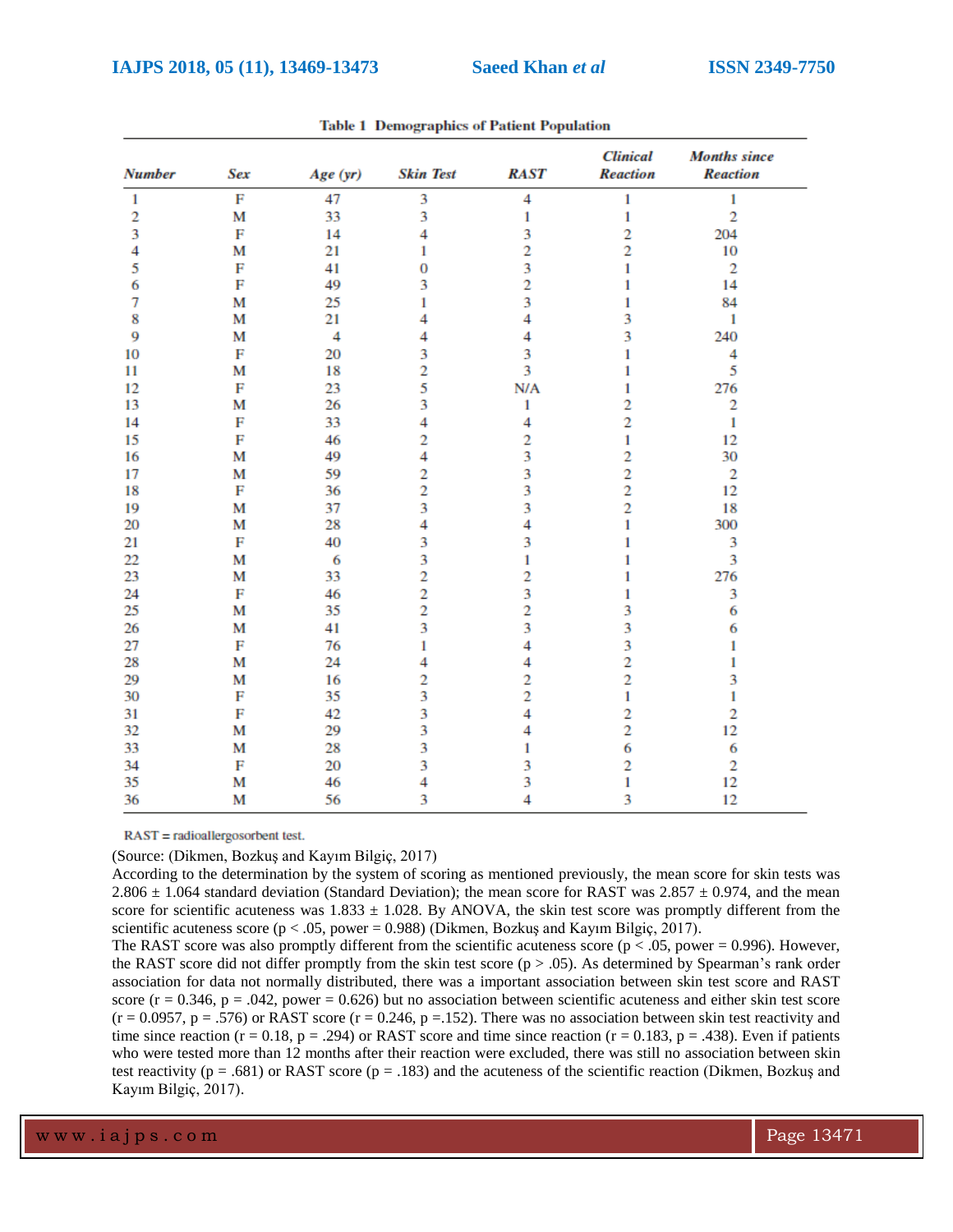#### **DISCUSSION:**

Recently, there are three approaches by which allergy to venom from stinging insects can be assessed: (1) determination of the scientific acuteness of the reaction, (2) skin tests to measure reactivity, and (3) RAST or CAP System assay to measure specific IgE. From a linear thinking perspective, it might be assess (excluding loss of reactivity with time as a factor) that a association exists between these three parameters; this does not, however, appear to be the case.

Dikmen and colleagues assess skin tests and estimations of specific IgE antibodies by RAST in patients with bee-sting allergy. The output corresponded in 82% of the patients. The RAST and skin test outputs for five venoms in 60 patients with histories of stinging-insect allergy; 48 patients with positive skin test outputs showed an 88% association of RAST and skin test scores. Another research observed that the level of IgE antibody to venom does not reliably reflect the acuteness of the last reaction to a sting in patients with double positive reactivity to stings both from honeybees and from Vespula species. Famous researcher Mosbech, in a comparative study of venom-allergic patients, observed a positive association ( $p < .05$ ) between the outputs of skin-prick tests and specific IgE against venoms. For patients allergic to yellow-jacket stings, there was also a association between the acuteness of symptoms after the sting and the size of the skinprick test reaction to venom (Dikmen, Bozkuş and Kayım Bilgiç, 2017).

On the contrary, Nittner-Marszalska and colleagues observed that for patients with allergy to the venom of insects of the order Hymenoptera, there was no association between the size of the skin test reaction, the class of venom-specific IgE level (by fluorescent allergosorbent technique [FAST]), and the outputs of basophil histamine release. In addition, no relation was observed between the outputs of these tests and the acuteness of the sting reactions as measured on the Mueller scale (Regan et al., 2017).

In this analysis of 36 patients with immediate hypersensitivity reactions to stinging-insect venoms, no association was observed between the degree of skin test reactivity or RAST score and the acuteness of the scientific reaction. The absence of an important association persisted when individuals who were assessed more than 12 months after their scientific reaction were excluded from the analysis. An association was observed between the degree of skin test reactivity and venom-specific IgE levels

measured by RAST (Regan et al., 2017).

The fact that skin test reactivity and specific IgE levels measured by RAST are not predictors of the scientific acuteness of a reaction is apparently not unique to venom allergy. It is also observed that when using quantitative skin-prick tests with an average endpoint allergen concentration of 50 allergen units (AU) on atopic asthmatic patients, the mean wheal diameter was not promptly greater for severely asthmatic patients than for mildly asthmatic patients.

According to those patients with nut allergy, it is observed no association between skin-prick test wheal size and the graded acuteness of the worst reaction for all nuts combined or for peanut, hazelnut, almond, and walnut. For the CAP System specific IgE levels, there was no association for all nuts, so the size of SPT or CAP System levels did not predict between minor urticaria and anaphylaxis (Regan et al., 2017).

These outputs indicate that specific IgE level as assessed by either skin testing or serum IgE is only one determining parameter in the induction of anaphylaxis and that other factors must play a role. Such factors could be mast-cell mass, mast cell stability, concomitant medications, number of stings or amount of venom injected, and levels of blocking antibodies. Although it is tempting to assume so, the size of the skin test reaction to an allergen or the level of specific IgE does not necessarily predict scientific reactivity (Yegin, 2016).

The contrary insights of the abovementioned study researchers assessed 59 asthmatic children by skinprick tests, RAST (specific IgE), and bronchial provocation with common inhalants. They observed an important connection between the outputs of the three tests. Hence the level of concordance was only moderate, and not higher than 68%. On the other hand with bronchial provocation, prick testing and RAST respectively yielded numerous false-positive and false-negative outputs (Dikmen, Bozkuş and Kayım Bilgiç, 2017).

This is perhaps not surprising, given the problem of allergen sensitization without scientific reactivity and the reduced sensitivity of RAST when compared with skin testing. In this study, the negative predictive value of skin-prick tests was considered satisfactory, and the most discriminatory threshold for the positive RAST output was the class-3 response (Dikmen, Bozkuş and Kayım Bilgiç, 2017).